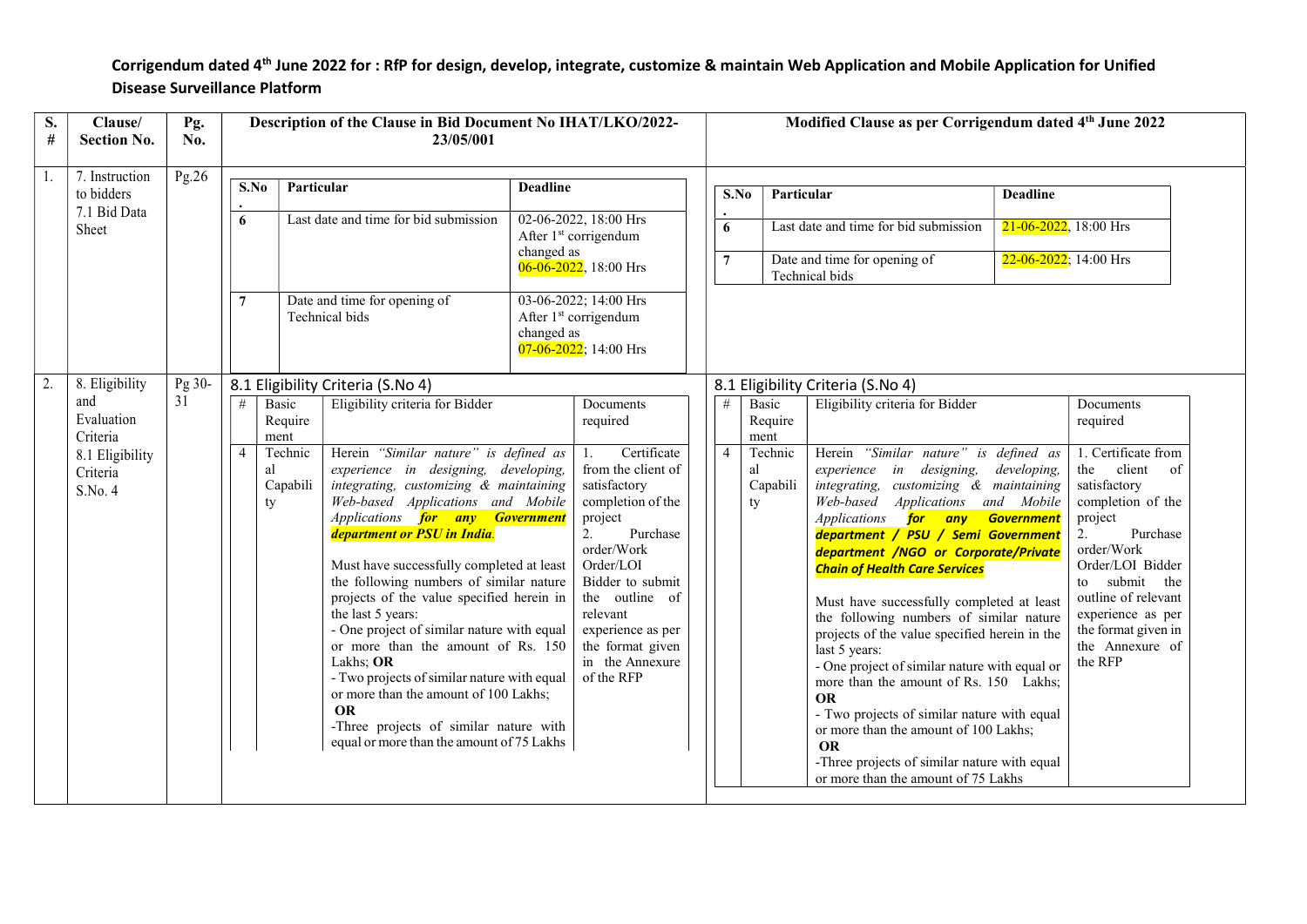| S.<br>#          | Clause/<br><b>Section No.</b>                          | Pg.<br>No. | Description of the Clause in Bid Document No IHAT/LKO/2022-<br>23/05/001 |                                                                                                                                                                                                                                                                                                                                                                                                                                                                                                                               |                                                                                                                                                                                                                                                                                                    |                             |                                                                                                                                                                                                                                                                       |  |                                              | Modified Clause as per Corrigendum dated 4th June 2022                                                                                                                                                                                                                                                                                                                                                                                                                                                                                                                                                                                                                              |                                                                                                                                                                                                                                                                                                    |                          |                                                                                                                                                                                                                                                             |  |  |  |
|------------------|--------------------------------------------------------|------------|--------------------------------------------------------------------------|-------------------------------------------------------------------------------------------------------------------------------------------------------------------------------------------------------------------------------------------------------------------------------------------------------------------------------------------------------------------------------------------------------------------------------------------------------------------------------------------------------------------------------|----------------------------------------------------------------------------------------------------------------------------------------------------------------------------------------------------------------------------------------------------------------------------------------------------|-----------------------------|-----------------------------------------------------------------------------------------------------------------------------------------------------------------------------------------------------------------------------------------------------------------------|--|----------------------------------------------|-------------------------------------------------------------------------------------------------------------------------------------------------------------------------------------------------------------------------------------------------------------------------------------------------------------------------------------------------------------------------------------------------------------------------------------------------------------------------------------------------------------------------------------------------------------------------------------------------------------------------------------------------------------------------------------|----------------------------------------------------------------------------------------------------------------------------------------------------------------------------------------------------------------------------------------------------------------------------------------------------|--------------------------|-------------------------------------------------------------------------------------------------------------------------------------------------------------------------------------------------------------------------------------------------------------|--|--|--|
| $\overline{3}$ . | 8. Eligibility                                         | Pg.        | Technical Evaluation Matrix S. No. 1 A & 2 a                             |                                                                                                                                                                                                                                                                                                                                                                                                                                                                                                                               |                                                                                                                                                                                                                                                                                                    |                             |                                                                                                                                                                                                                                                                       |  | Technical Evaluation Matrix S. No. 1 A & 2 a |                                                                                                                                                                                                                                                                                                                                                                                                                                                                                                                                                                                                                                                                                     |                                                                                                                                                                                                                                                                                                    |                          |                                                                                                                                                                                                                                                             |  |  |  |
|                  | and<br>Evaluation<br>Criteria                          | $32 - 22$  | $\#$                                                                     | <b>Evaluation</b><br>Criteria                                                                                                                                                                                                                                                                                                                                                                                                                                                                                                 | Criteria                                                                                                                                                                                                                                                                                           | <b>Maxi</b><br>mum<br>marks | <b>Supporting</b>                                                                                                                                                                                                                                                     |  | #                                            | <b>Evaluation Criteria</b>                                                                                                                                                                                                                                                                                                                                                                                                                                                                                                                                                                                                                                                          | <b>Criteria</b>                                                                                                                                                                                                                                                                                    | <b>Maximu</b><br>m marks | <b>Supporting</b>                                                                                                                                                                                                                                           |  |  |  |
|                  | 8.2 Technical<br>Proposal                              |            |                                                                          | <b>COMPANY PROFILE</b>                                                                                                                                                                                                                                                                                                                                                                                                                                                                                                        |                                                                                                                                                                                                                                                                                                    | 10                          |                                                                                                                                                                                                                                                                       |  |                                              | <b>COMPANY PROFILE</b>                                                                                                                                                                                                                                                                                                                                                                                                                                                                                                                                                                                                                                                              |                                                                                                                                                                                                                                                                                                    | 10                       |                                                                                                                                                                                                                                                             |  |  |  |
|                  | Technical<br>Evaluation<br>Matrix<br>S. No 1 A& 2<br>a |            | $\mathbf{A}$                                                             | Average turnover<br>from<br>Development of Web<br>Application,<br>Customization<br>and<br>Maintenance assignments<br>including development of<br>Mobile App in Indian<br>Government department /<br><b>PSU</b> in last 3 years<br>(Turnover in INR Crores)                                                                                                                                                                                                                                                                    | a) $> = 5$ cr. = 10<br>marks<br>b)<br>$>=$ 4<br>cr. $< 5$ cr. = 7<br>marks<br>c) $> = 3$ cr. < 4 cr. =<br>4 marks<br>$\geq$ -2.<br>$\mathbf{d}$<br>cr. $<$ 3 cr. = 2<br>marks                                                                                                                      | 10                          | Extracts from<br>audited<br>the<br>Balance sheet<br>and Profit &<br>Loss; OR<br>Certificate<br>the<br>from<br>statutory<br>auditor                                                                                                                                    |  | $\mathbf{A}$                                 | Average<br>from<br>turnover<br>Development<br>of<br>Web<br>Application, Customization and<br>Maintenance<br>assignments<br>including<br>development of<br>Mobile App in for any<br><b>Government department / PSU</b><br>/ Semi Government department<br><b>/NGO</b> or Corporate/Private<br><b>Chain of Health Care Services</b> in<br>last 3 years (Turnover in INR<br>Crores)                                                                                                                                                                                                                                                                                                    | $e) >= 5$ cr. = 10<br>marks<br>f) >=4 cr. < 5 cr. =<br>7 marks<br>g)<br>$>=3$<br>$cr. < 4 cr. = 4$<br>marks<br>h)<br>$>=2$<br>cr. $<$ 3 cr. = 2<br>marks                                                                                                                                           | 10                       | Extracts from<br>audited<br>the<br>Balance sheet<br>and Profit &<br>Loss; OR<br>Certificate<br>from<br>the<br>statutory<br>auditor                                                                                                                          |  |  |  |
|                  |                                                        |            |                                                                          | <b>RELEVANT</b><br><b>STRENGTHS</b>                                                                                                                                                                                                                                                                                                                                                                                                                                                                                           |                                                                                                                                                                                                                                                                                                    | 40                          |                                                                                                                                                                                                                                                                       |  | 2                                            | RELEVANT STRENGTHS                                                                                                                                                                                                                                                                                                                                                                                                                                                                                                                                                                                                                                                                  |                                                                                                                                                                                                                                                                                                    | 40                       |                                                                                                                                                                                                                                                             |  |  |  |
|                  |                                                        |            | a                                                                        | Experience in Design,<br>Development, Integration,<br>Customization<br>$\&$<br>Maintenance of Web<br>Applications and Mobile<br>Applications<br>for<br>Government department /<br>PSU, to be demonstrated<br>in an engagement of value<br>INR 75 Lakhs or above<br>that have either been<br>completed or an ongoing<br>project where deliverable<br>or milestone has been<br>successfully met relevant<br>to the experience.<br>The work order should<br>have been issued within<br>the last 5 years, as of 31st<br>Mar 2022. | When no. of<br>engagement is:<br>$a) \geq -7$ projects=<br>30 marks<br>b)<br>$\geq=6$<br>projects<br><7<br>projects=<br>25<br>marks<br>c) $>=$ 5 projects <<br>6 projects $=20$<br>marks<br>$\mathbf{d}$<br>$>=$ 4<br>projects $\lt$ 5<br>$projects=15$<br>marks<br>$e)>=3$ projects =<br>10 marks | 30                          | For Completed<br>Projects:<br>Completion<br>Certificates<br>from the client<br>$\operatorname{AND}$<br>Work Order<br>For Ongoing<br>Projects<br>for<br>more than 10<br>months:<br>Work Order +<br>Phase<br>Completion<br>Certificate &<br>Feedback from<br>the client |  | a                                            | Experience<br>in<br>Design,<br>Integration,<br>Development,<br>Customization & Maintenance<br>of Web Applications and Mobile<br>Applications for <b>Government</b><br>department / for<br>any<br><b>Government department / PSU</b><br>/ Semi Government department<br><b>/NGO or Corporate/Private</b><br><b>Chain of Health Care Services</b> to<br>demonstrated in an<br>be<br>engagement of value INR 75<br>Lakhs or above that have either<br>been completed or an ongoing<br>project where deliverable or<br>milestone has been successfully<br>met relevant to the experience.<br>The work order should have been<br>issued within the last 5 years, as<br>of 31st Mar 2022. | When no. of<br>engagement is:<br>$f$ $>=$ 7 projects=<br>30 marks<br>$\geq 6$<br>$\mathbf{g}$<br><7<br>projects<br>$projects =$<br>25<br>marks<br>$>=5$<br>h)<br>projects $\lt$ 6<br>projects $=20$<br>marks<br>$i$ ) >=4 projects <<br>5 projects=15<br>marks<br>$i$ ) >=3 projects =<br>10 marks | 30                       | For Completed<br>Projects:<br>Completion<br>Certificates<br>from the client<br><b>AND</b><br>Work Order<br>For Ongoing<br>Projects<br>for<br>more than 10<br>months:<br>Work Order +<br>Phase<br>Completion<br>Certificate &<br>Feedback from<br>the client |  |  |  |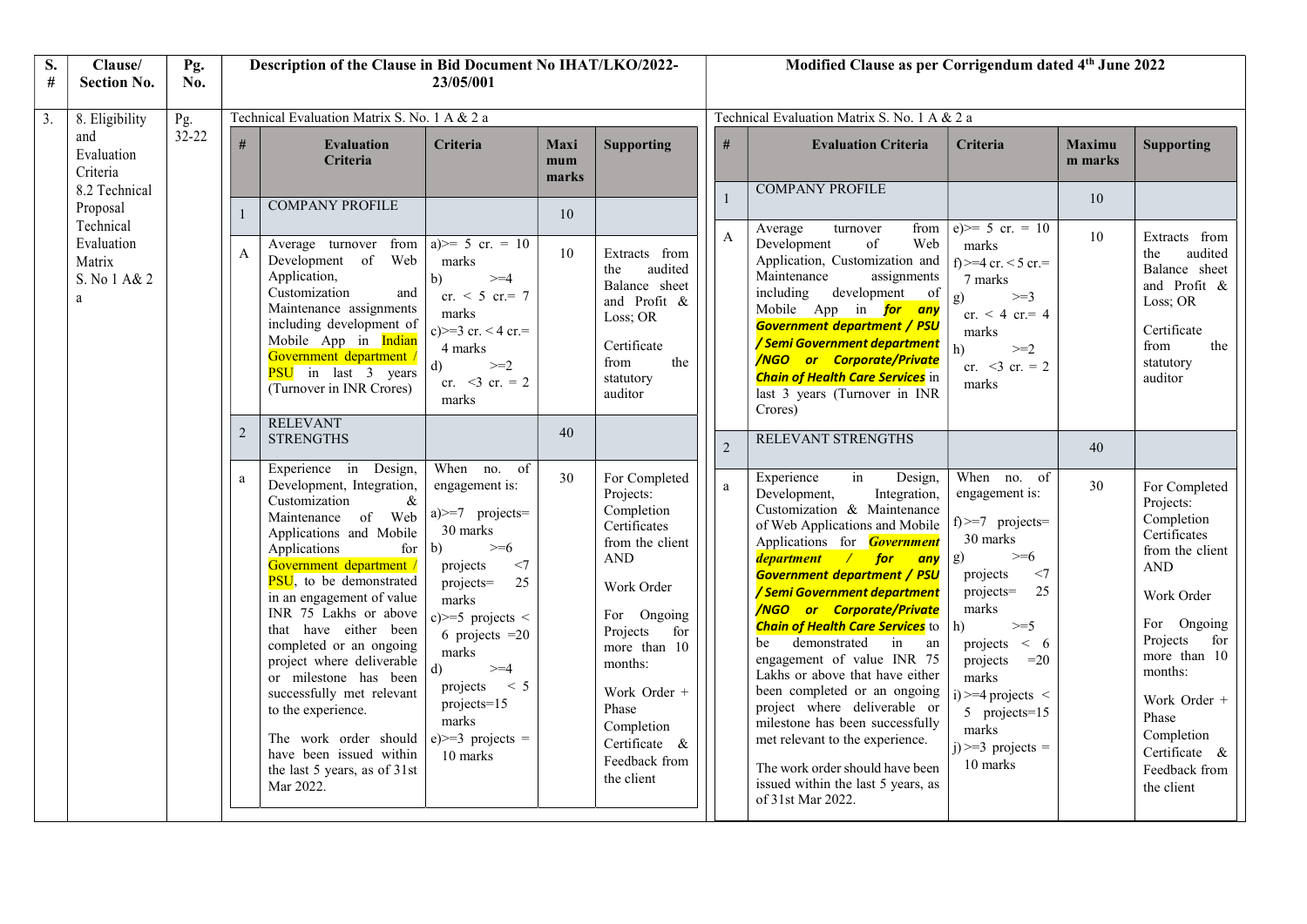| S.<br>$\#$ | Clause/<br><b>Section No.</b>                                                                            | Pg.<br>No.   | Description of the Clause in Bid Document No IHAT/LKO/2022-<br>23/05/001 |                                                             |                               |                                                                                                                                                                                                                                                                                                                                                                                                                                                                                                                                                                                                                                                                                                                                                                                           |                         |                                                                                                                                                                                                                                                                              |                                | Modified Clause as per Corrigendum dated 4th June 2022 |                                                             |                                                                                               |                                                                                                                                                                                                                                                                                                                                                                                                                                                                                                                                                                                                                                                                                                                                                                                                                                                                                                                                                                                                                                                                                       |                      |                   |                                |                                |
|------------|----------------------------------------------------------------------------------------------------------|--------------|--------------------------------------------------------------------------|-------------------------------------------------------------|-------------------------------|-------------------------------------------------------------------------------------------------------------------------------------------------------------------------------------------------------------------------------------------------------------------------------------------------------------------------------------------------------------------------------------------------------------------------------------------------------------------------------------------------------------------------------------------------------------------------------------------------------------------------------------------------------------------------------------------------------------------------------------------------------------------------------------------|-------------------------|------------------------------------------------------------------------------------------------------------------------------------------------------------------------------------------------------------------------------------------------------------------------------|--------------------------------|--------------------------------------------------------|-------------------------------------------------------------|-----------------------------------------------------------------------------------------------|---------------------------------------------------------------------------------------------------------------------------------------------------------------------------------------------------------------------------------------------------------------------------------------------------------------------------------------------------------------------------------------------------------------------------------------------------------------------------------------------------------------------------------------------------------------------------------------------------------------------------------------------------------------------------------------------------------------------------------------------------------------------------------------------------------------------------------------------------------------------------------------------------------------------------------------------------------------------------------------------------------------------------------------------------------------------------------------|----------------------|-------------------|--------------------------------|--------------------------------|
| 4.         | $10.$ Bid<br>Submission<br>Forms &<br>Proformas<br>10.4 Form 4:<br>Eligibility<br>Criteria<br>(S. No. 4) | Pg 46-<br>47 | #<br>4                                                                   | Basic<br>Require<br>ment<br>Technic<br>al<br>Capabil<br>ity | developing,<br><b>OR</b>      | 10.4 Form 4: Eligibility Criteria (S.No. 4)<br>Eligibility criteria for Bidder<br>Herein "Similar nature" is defined<br>1.<br>as experience in designing,<br>integrating,<br>customizing & maintaining Web-<br>based Applications and Mobile<br>2.<br><b>Applications for any Government</b><br>department or PSU in India.<br>Must have successfully completed<br>at least the following numbers of<br>similar nature projects of the value<br>specified herein in the last 5 years:<br>- One project of similar nature<br>with equal or more than the<br>amount of Rs. 150 Lakhs; OR<br>- Two projects of similar nature<br><b>RFP</b><br>with equal or more than the<br>amount of 100 Lakhs;<br>-Three projects of similar nature<br>with equal or more than the<br>amount of 75 Lakhs |                         | Documents<br>required<br>Certificate<br>from the client<br>of satisfactory<br>completion of<br>the project<br>Purchase<br>order/Work<br>Order/LOI<br>Bidder to submit<br>the outline of<br>relevant<br>experience as<br>per the format<br>given in<br>the<br>Annexure of the | Compl<br>iance<br>(Yes)<br>No) | #<br>$\overline{4}$                                    | Basic<br>Require<br>ment<br>Technic<br>al<br>Capabil<br>ity | 10.4 Form 4: Eligibility Criteria (S.No. 4)<br>developing,<br><b>OR</b><br>amount of 75 Lakhs | Eligibility criteria for Bidder<br>Documents<br>required<br>Herein "Similar nature" is defined<br>Certificate<br>1.<br>from the client<br>as experience in designing,<br>of satisfactory<br>integrating,<br>customizing & maintaining Web-<br>completion of<br>based Applications and Mobile<br>the project<br>2.<br>Purchase<br>Applications for any Government<br>order/Work<br>department / PSU / Semi<br>Order/LOI<br><b>Government department /NGO</b><br>Bidder to submit<br>or Corporate/Private Chain of<br>the outline of<br><b>Health Care Services.</b><br>relevant<br>Must have successfully completed<br>experience<br>at least the following numbers of<br>per the format<br>similar nature projects of the value<br>given in<br>specified herein in the last 5 years:<br>Annexure of the<br>- One project of similar nature<br><b>RFP</b><br>with equal or more than the<br>amount of Rs. 150 Lakhs; OR<br>- Two projects of similar nature<br>with equal or more than the<br>amount of 100 Lakhs;<br>-Three projects of similar nature<br>with equal or more than the |                      | as<br>the         | Compl<br>iance<br>(Yes)<br>No) |                                |
| 5.         | 10. Bid                                                                                                  | Pg 57-       | 10.6 Form 6: Technical bid proposal (S. No. 1 A & 2 a)                   |                                                             |                               |                                                                                                                                                                                                                                                                                                                                                                                                                                                                                                                                                                                                                                                                                                                                                                                           |                         |                                                                                                                                                                                                                                                                              |                                | 10.6 Form 6: Technical bid proposal (S. No. 1 A & 2 a) |                                                             |                                                                                               |                                                                                                                                                                                                                                                                                                                                                                                                                                                                                                                                                                                                                                                                                                                                                                                                                                                                                                                                                                                                                                                                                       |                      |                   |                                |                                |
|            | Submission<br>Forms &<br>Proformas<br>10.6 Form 6:<br>Technical bid                                      | 58           | #                                                                        |                                                             | <b>Evaluation</b><br>Criteria | Criteria                                                                                                                                                                                                                                                                                                                                                                                                                                                                                                                                                                                                                                                                                                                                                                                  | Maxi<br>$m$ um<br>marks | <b>Supporting</b>                                                                                                                                                                                                                                                            | Comp<br>liance<br>(Yes/<br>No) | #                                                      |                                                             | <b>Evaluation</b><br><b>Criteria</b><br><b>COMPANY PROFILE</b>                                | Criteria                                                                                                                                                                                                                                                                                                                                                                                                                                                                                                                                                                                                                                                                                                                                                                                                                                                                                                                                                                                                                                                                              | Maxi<br>mum<br>marks | <b>Supporting</b> |                                | Comp<br>liance<br>(Yes/<br>No) |
|            | proposal<br>(S. No. 1 A &<br>2a)                                                                         |              |                                                                          |                                                             | <b>COMPANY PROFILE</b>        |                                                                                                                                                                                                                                                                                                                                                                                                                                                                                                                                                                                                                                                                                                                                                                                           | 10                      |                                                                                                                                                                                                                                                                              |                                |                                                        |                                                             |                                                                                               |                                                                                                                                                                                                                                                                                                                                                                                                                                                                                                                                                                                                                                                                                                                                                                                                                                                                                                                                                                                                                                                                                       | 10                   |                   |                                |                                |